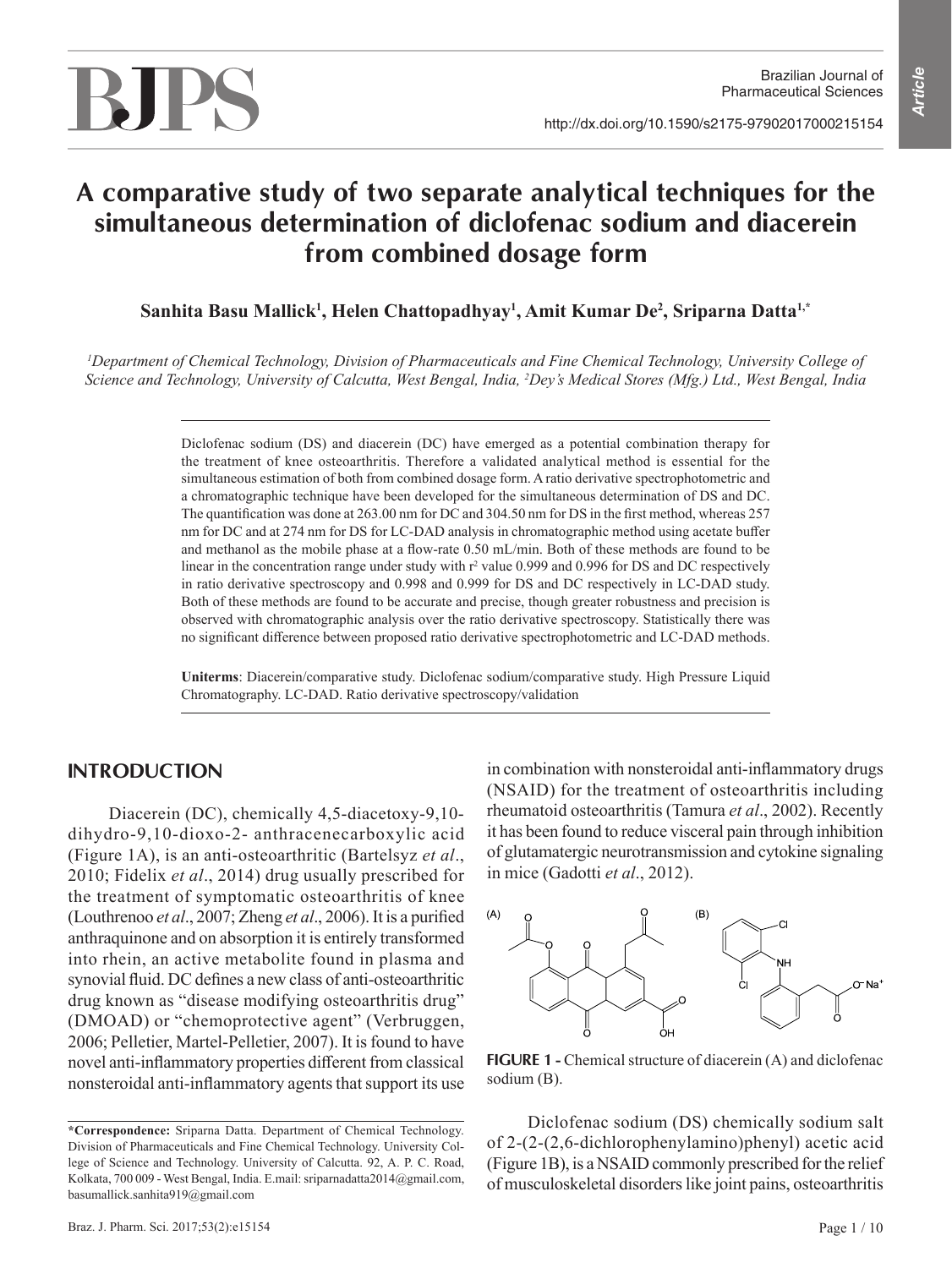and rheumatoid arthritis, inflammations, soft tissue disorders like sprains and several other pathophysiological conditions like acute gout, dysmenorrhea, migraine and even after certain surgical procedures (Zhang *et al*., 2014).

A recent report presents that the use of DC as an adjuvant to DS improves the therapeutic profile in osteoarthritic knee compared to DS alone (Singh, Sharma, Rai, 2012). Thus a combination of these two drugs forms a newer therapeutic regimen. Here in lies the need for the development of validated and sensitive analytical procedures for the simultaneous estimation of both DC and DS from such formulations.

The ratio derivative spectrophotometry (RDS) is a good analytical technique of great utility for extracting quantitative information from spectra of unresolved bands. In this RDS method the zero-order spectrum for a mixture is divided by the divisor standard spectra of each analyte followed by derivatization and hence the spectrum becomes independent of the other analyte concentration. The use of standardized spectra as divisors minimizes experimental errors and background noise. Easy measurements of separate peaks, higher values of the analytical signals are advantages of ratio derivative spectrophotometry. The presence of a lot of maxima and minima in ratio derivative spectra seems to be advantageous for the method, since these wavelengths give an opportunity for the determination of these compounds in the presence of other active compounds and excipients that may interfere.

High Pressure Liquid Chromatography (HPLC) is used in analytical chemistry or biochemistry to separate chemical compounds in mixtures for analysis or purification or quantification from a binary mixture. In this method the sample mixture is pressurized through a column filled with a solid adsorbent material, where each component in the sample interacts slightly differently with the adsorbent material, causing different flow rates for the different components and leading to the separation of the components as they flow out the column.

The review of the literature showed the presence of both spectrophotometric methods (Baghel, Dhiman, 2012; Nebsen *et al*., 2011; Pandey *et al*., 2012; Sivakumar *et al*., 2010) and chromatographic techniques (Ali *et al*., 2014; Ashok *et al*., 2009; Hamrapurkar *et al*., 2011; Patel *et al*., 2014; Sivakumar *et al*., 2010) for the estimation of DC from different formulations in presence of NSAIDs (Baghel, Dhiman, 2012), impurities (Ashok *et al*., 2009) and its corresponding metabolites from human serum (Ojha, Rathod, Padh, 2009). For the quantification of DS the pharmacopoeias present its non-aqueous titration in bulk forms and chromatographic procedures for various

formulations (Dahivelkar *et al*., 2012). Other techniques include mainly spectrophotometric (Botello, Perez-Caballero, 1995) and chromatographic procedures (Abdel-Hamid, Novotny, Hamza, 2001; Carreira *et al*., 1995; Ji, Zhan, 2000; Kaale *et al*., 2013; Thongchai *et al*., 2006) for analyzing the drugs individually.

However, extensive literature survey fails to present a rapid and selective spectroscopic analysis and chromatographic procedure for the simultaneous estimation of both these drugs from their combined dosage form. In the current study we present a simple, rapid, sensitive and validated spectroscopic method and a precise and validated chromatographic procedure based on LC-DAD technique for the estimation of both of these drugs in combined dosage from.

# **MATERIAL AND METHODS**

# **Material**

Diacerein (DC) was procured from Biogen Extracts Pvt. Ltd. (Bangalore, India) and diclofenac sodium (DS) was obtained as a gift sample from Dey's Medical Stores (Mfg.) Ltd. (Kolkata, India), Carbopol 934 (CDH) and triethanolamine (Merck) were purchased from local supplier. HPLC grade solvents like acetonitrile, methanol and water were purchased from Spectrochem India Ltd. All other salts and reagents were of guaranteed reagent grade and were purchased from Merck India Ltd. A C18 column 250 mm x 4.6 mm (Atlantis T3) was purchased from Water's Corporation (Millford, USA).

# **Methods**

# *Preparation of drug loaded transdermal gel*

The gel was prepared by dispersing 500 mg of carbopol in definite amount of water very slowly with constant stirring. Then drug solution (3.5 mg/mL of each in water) was added, followed by 2.5 g chloroform and distilled water to make the 25 g gel. The pH of the gel was brought to skin pH by adding 500 mg triethanolamine. During pH adjustment, the mixture was stirred gently until the formation of homogeneous gel. The product was allowed to stand for 24 hours at room temperature before further studies (Karade *et al*., 2012).

# *Procedure for ratio derivative spectroscopy*

A series of solutions in the concentration range 1 µg/mL to 10 µg/mL were obtained from respective stock solutions prepared in phosphate buffer pH 7.4. The absorption spectra were recorded between 200 nm to 600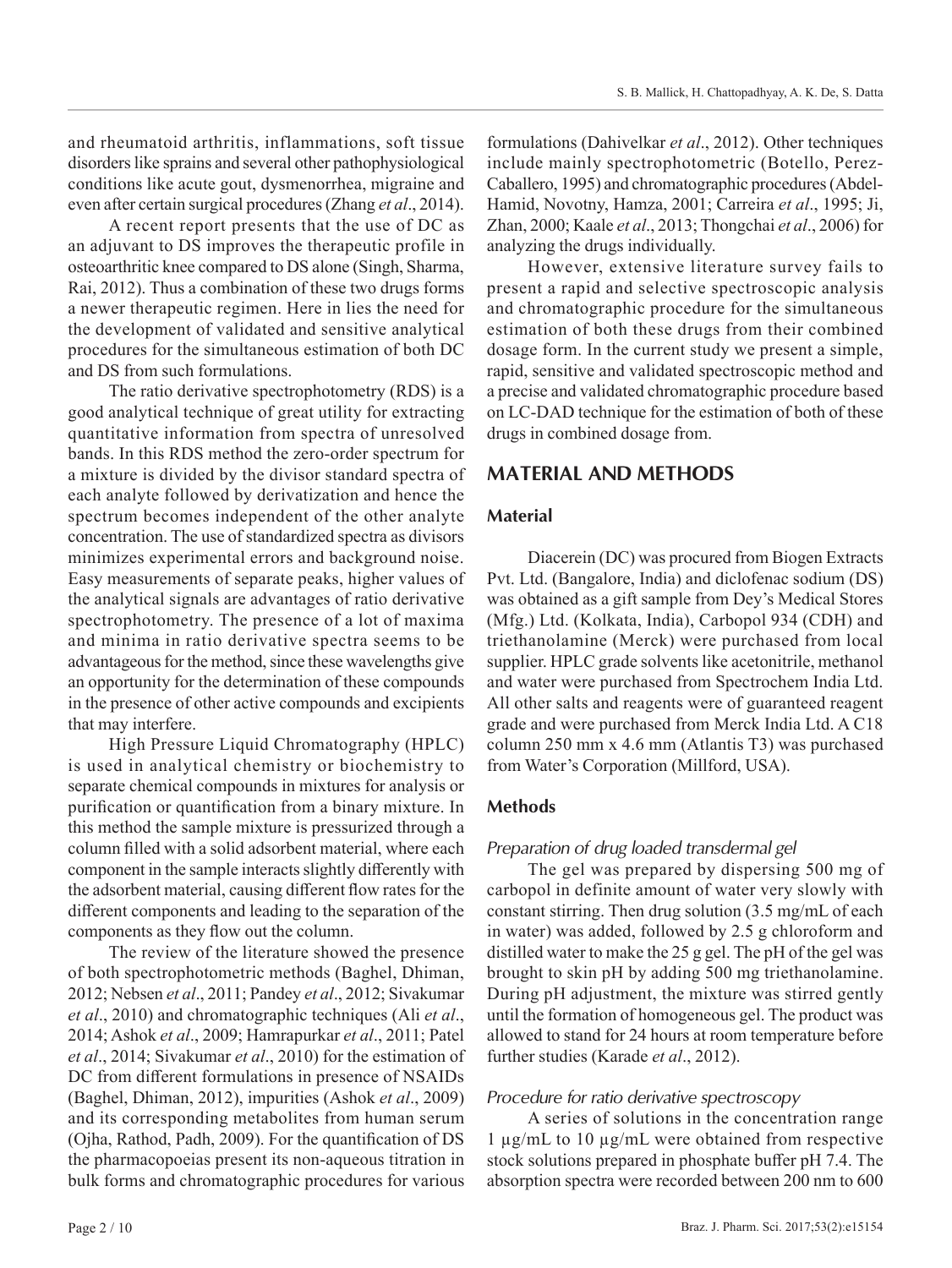nm for standard and sample solutions against phosphate buffer (pH 7.4) as blank.

For sample solution, 1.0 g of the transdermal gel preparation was accurately weighed and transferred to a 50ml volumetric flask. 30 ml of the buffer pH 7.4 and 5 mL of methanol were added and the mass was sonicated for 1hr, allowed to cool to room temperature and the final volume was made up with the buffer. It was centrifuged at 8000 rpm for 25 minutes and the supernatant was diluted suitably to obtain a final concentration of 20 µg/mL for both DC and DS.

A study of variables like concentration of the standard spectrum divisor, number of points for the smoothing function and Δλ were necessary for the simultaneous determination of DS and DC using first derivative ratio spectroscopy in order to optimize the signal of the ratio derivative spectra with good selectivity and higher sensitivity (Rote, Bari, 2009). Concentrations of 5µg /mL of DC (DC5) and 6 µg /ml of DS (DS6) were selected as divisor concentration. The divisor concentration was chosen to minimize the background noise and experimental error. The saved spectrums of DC were divided with spectra of selected DS divisor spectra to get ratio spectra of DC and that of DS with DC divisor spectra to get the ratio spectra of DS.  $A \Delta \lambda = 5$  was chosen as optimum to minimize the background noise. The first order derivative of all the ratio spectra of DC and DS were done with  $\Delta \lambda = 5$ .

RDS analysis was done using UV1800 spectrophotometer (Shimadzu Corporation, Kyoto, Japan) and UV Probe Software, Version 2.42 (Shimadzu Corporation, Kyoto, Japan).

#### *Procedure forLC-DAD analysis*

DC and DS (1000 µg/mL) stock solutions were prepared by dissolving each working standard having known purity in 25ml of mobile phase. Different dilutions of these stock solutions were taken for preparation of linearity curve and working standard solutions for the purpose of validation.

For sample solution, 1.0 g of the prepared transdermal gel was carefully weighed and transferred to a 50ml volumetric flask. 35 mL of the mobile phase were added and sonicated for 1hr, allowed to cool to room temperature and finally the volume was made up to 50 mL. The final solution was centrifuged at 8000 rpm for 25 minutes and supernatant was diluted properly to obtain a final solution having a concentration of 20  $\mu$ g/mL of each, DC and DS.

The mobile phase was a mixture of 35% of 0.2 M sodium acetate solution and 65% methanol at a flow rate of 0.50 mL per minute. The mobile phase and samples were filtered through 0.2µm membrane filter before each use. DC and DS concentrations were determined using the external standard calibration curve.

HPLC was performed by using Waters high pressure gradient HPLC module consisting of two Waters 515 pumps (Milfold, MA, USA) and 2996 PDA detector (Milfold, MA, USA). The data analysis and procurement were carried out using Waters Empower 2 software (Milfold, MA, USA).The column Atlantis T3 C18 (particle size 5 µm, 4.6 mm internal diameter  $\times$  250 mm length) was used for the separation purpose and kept at room temperature using the detection wavelength 257 nm for DC and 274 nm for DS.

#### **Method validation**

The analytical method was validated as per ICH guidelines. The studied parameters were specificity, accuracy, precision, linearity, range, robustness and system suitability studies. The linearity of the method was established by analyzing standard solutions in triplicate.

To ensure reliability and accuracy of the proposed method, recovery studies were carried out by mixing a known quantity of the standard solution with the preanalyzed samples at three different levels (80%, 100% and 120% of assay value) and were reanalyzed using the proposed method.

Precision of the method was measured on the basis of repeatability. For LC-DAD method the repeatability was measured on the basis of six replicate injections of the 20µg/ml of each (DC and DS) solutions keeping the concentration of one component fixed at each concentration of the sample on the same day. The intra-day precision was calculated using six injections at the higher concentration on the same day. This study was repeated on three consecutive days to obtain the inter-day precision. The intermediate precision was obtained by triplicate injection of the sample solution on three different days.

The RDS method followed the same protocol mentioned for the LC-DAD analysis. For RDS the scanning range for the experimental solutions was 200- 600 nm.

The limit of detection (LOD) and the limit of quantitation (LOQ) were determined using the equations presented as follows.

$$
LOD = \frac{(3.3 \times \sigma)}{S}; \text{LOQ} = \frac{(10 \times \sigma)}{S}
$$

where denotes standard deviation of Y-intercepts, and S denotes slope of the linearity curve

The robustness of the LC-DAD method was determined by making slight changes in the chromatographic conditions. The parameter Specificity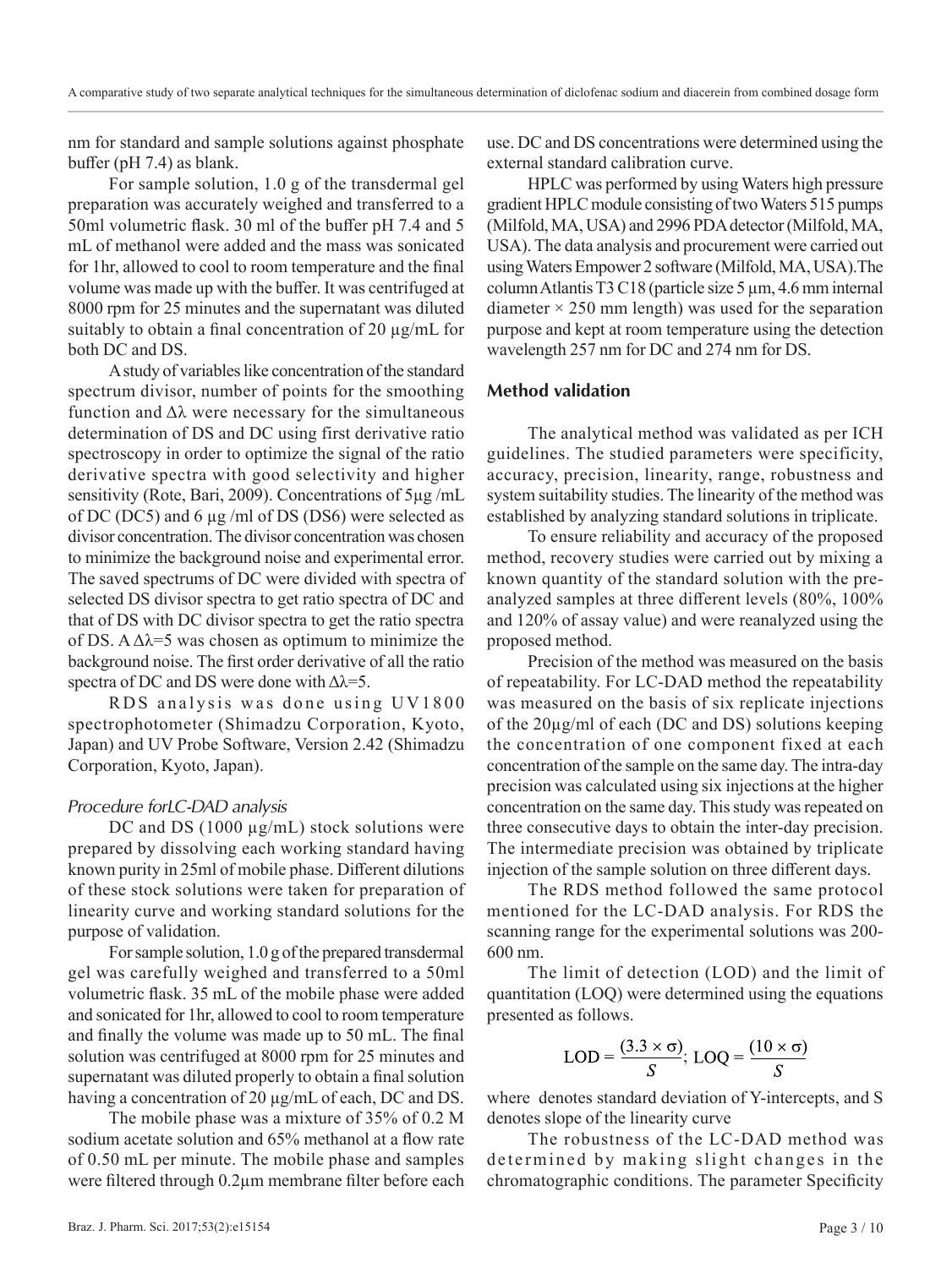helps to measure accurately the analyte signal in presence of the potent excipients in formulation. The blank gel solution was used as placebo solution for this purpose and was analyzed by both of the proposed methods.

#### *Statistical Analysis*

The statistical analysis was carried out using Sigma Plot 10.0 (SSPS Inc., USA) and Microsoft Office Excel 2010. Each analysis was carried out in three replicates.

# **RESULTS AND DISCUSSION**

#### **Ratio Derivative Spectrum analysis**

In RDS both, the standard and the sample solutions were scanned between 200 nm to 600 nm. The absorbance maxima of zero order spectrums for DC and DS were observed at 258 nm and at 275 nm respectively. The absorption spectra of DS and DC presented strong overlapping over the range of 250 nm-300 nm (Figure 2). The zero-order spectrum of the mixture provides accurate quantification of DC at 258 nm only from the mixture, but not DS. In order to improve accuracy in quantification of DS, ratio derivative analysis was carried out.



**FIGURE 2** - Zero order spectrum of DC (blue), DS (red) and mixture of DC and DS (black).

The concentrations of the drugs were calculated from their corresponding regression equations (Equations 1, 2) measuring the intensity of the signals of the ratio derivative spectrum (Figure 3 and 4). Wavelength 304.50 nm was selected for the quantification of DS and 263.00 nmwas selected for the quantification of DC in formulation containing both (Figure 5 and 6). Measured analytical signals at these wavelengths were found to be proportional to the concentrations of these drugs.

$$
y = 1.965x + 0.156
$$
 for DS Equation 1  
 $y = 3.054x + 0.464$  for DC Equation 2



**FIGURE 3 -** Ratio spectra of DC by DS6.



**FIGURE 4** - Ratio spectra of DS by DC5.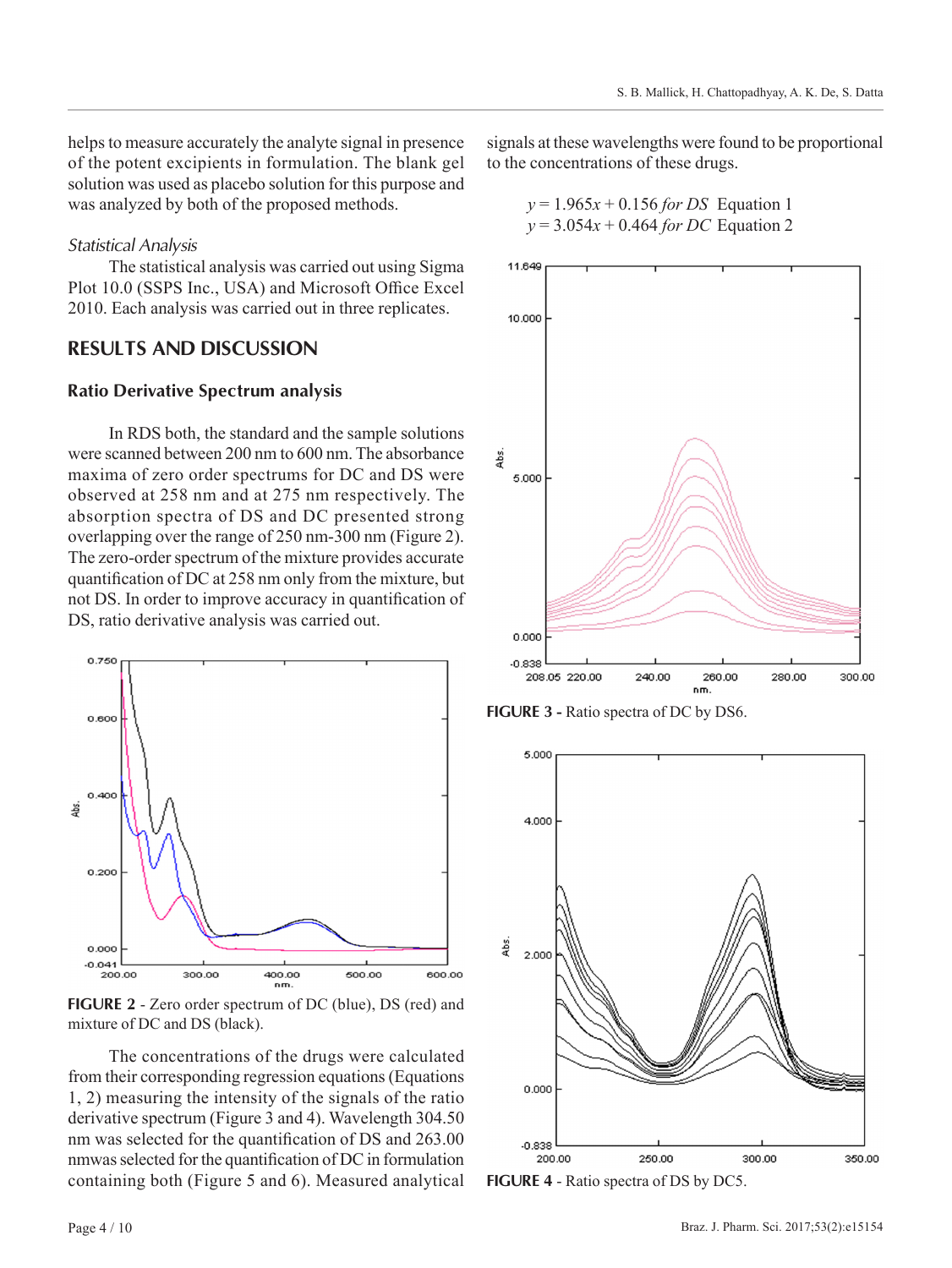





**FIGURE 6** - Ratio derivative spectra of DS.

#### **LC-DAD Analysis**

In case of LC-DAD analysis the maximum for DC was observed at 257 nm and for DS at 274 nm. The chromatogram was subjected to peak purity analysis in order to study any co-elution. The LC-DAD analysis revealed the peak to be pure and spectrally homogenous with peak purity angle 0.319 being less than the peak purity threshold 0.459 for DS and for DC 0.327 and 0.451 respectively. The average retention time of DC peak was  $3.81 \pm 0.05$  minutes ( $\pm$  S.D.; n=3) and for DS was 9.22  $\pm$  0.11 minutes. A reasonable resolution between the DC and DS peaks was observed in the sample (Figure 7). The peaks were symmetrical and well resolved.

#### **Validation of the developed methods**

The Ratio Derivative method and liquid chromatographic method were validated as per ICH (Q2/ R1) guidelines and the various parameters were evaluated, which are presented as follows.

#### *Linearity and sensitivity (LOD and LOQ)*

In case of RDS analysis the method was found to be linear in the concentration range 1-10 µg/mL for both DC and DS with  $r^2$  value 0.999 for DS and 0.996 for DC. The LOD and LOQ for DC were 0.361 µg/ml and 0.975 µg/ml and for DS 0.257 µg/mL and 0.444 µg/mL, respectively (Millership, Parker, Donnelly, 2005).

For LC-DAD analysis the linearity concentration region was observed in the range of 5.0 to 40.0 µg/mL. An area versus concentration curve was drawn with the concentration on X- axis and the peak area on the Y-axis. The linear regression parameters were slope 99609 and Y- intercept 99070 at 95% confidence interval (p<0.0015) for DC and slope 44032 and Y- intercept 26445 at 95% confidence interval  $(p<0.0011)$  for DS. The correlation coefficient  $r^2$ was 0.999 for DC and 0.998 for DS. A statistical residual analysis was performed for each point of concentration range corresponding to the difference between the estimated and the mean concentrations. The residual plot analysis demonstrated that the residual values were randomly distributed around the zero value. This confirms the choice of linear model (Snyder, Kirkland, Glajach, 1997).The sensitivity of the method was evaluated on the basis of LOD and LOQ values which were 1.98 µg/mL and 6.01 µg/mL respectively for DS and 3.28 µg/mL and 9.95 µg/mL respectively for DC (Table I ).

#### *Precision*

For both RDS and HPLC analysis the precision of the method was analyzed on the basis of repeatability as presented in Table I. The intra-day and inter-day precision values were calculated from the linearity curve and the observed % RSD value was < 2.0 (Ahuja, Scrypinski, 2001; Snyder, Kirkland, Glajach, 1997) (Table I). The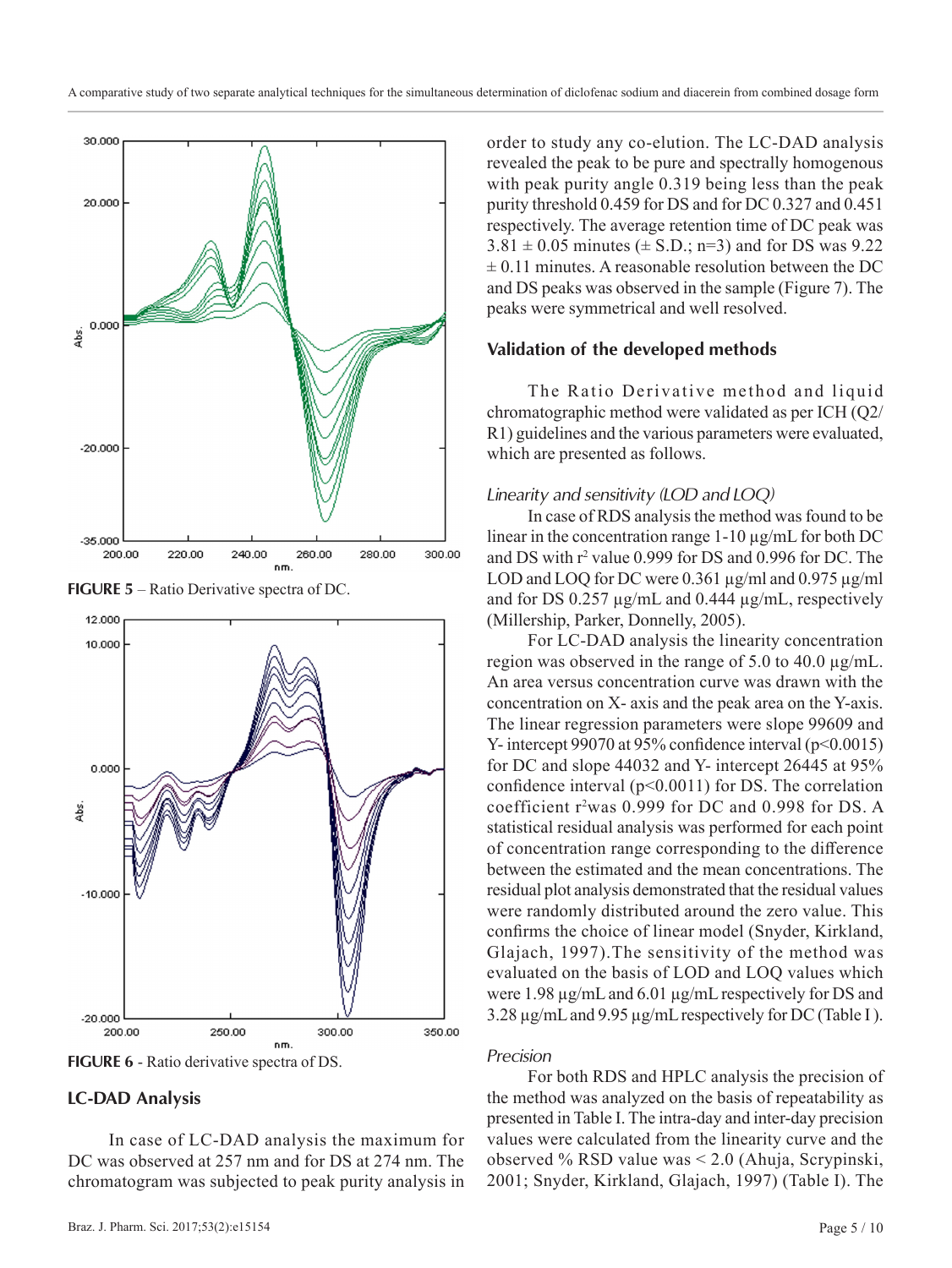

**FIGURE 7** - Representative chromatograms of DC at 257 nm (A) and DS at 274 nm (B), chromatogram of DC from sample formulation (C) and DS from sample formulation (D).

obtained intra-day % RSD values were higher than that of the inter-day values although both are in acceptable range. Therefore the results suggest that both the method is more precise in case of inter-day study than the intraday study.

#### *Accuracy*

The accuracy of a method is defined as a percentage of systematic error and was calculated as the deviation agreement between the measured value and the true value (Snyder, Kirkland, Glajach, 1997). In our study, the accuracy was determined on the basis of recovery study for both the analytical methods.

For RDS analysis RSD% of 0.145 for DC and 0.526 for DS was observed (Table II) (Millership, Parker, Donnelly, 2005). At three different levels – 80%, 100% and 120%. Therefore the results established a satisfactory level of accuracy.

The analysis results revealed a recovery of 99.50% to 100% with a RSD % of 0.45 for DC and 99.00% to 101.00% for DS with RSD% of 0.90 for LC-DAD analysis (Table III). These results also ensured the accuracy of the method.

#### *Robustness*

The robustness was tested in order to evaluate the variation of analytical result due to deliberate changes in analytical conditions. The changes in operational

parameters (change in person) did not lead to significant changes in the result. The response determined in the robustness test is the percentage of the drug in relation to the nominal amount of sample and the percent variation between them was 0.96% for DC and 0.95% for DS in spectroscopic analysis and 0.97% for DC and 0.98% for DS in chromatographic analysis. The results of robustness study for both the methods established their acceptability (Millership, Parker, Donnelly, 2005).

#### *Specificity*

The results obtained from both proposed methods for the placebo and the standard solutions were compared.

The specificity with regard to other co-eluting components of DC and DS were separately investigated in HPLC. Sufficient resolution between DS and DC peak were observed under optimized chromatographic conditions (Figure 7). In all cases the purity angle was less than the peak purity threshold indicating the absence of any co-eluting peaks. The resolution factor between the DC and DS peaks in the chromatogram of the sample was 4.81 (Table I).

#### *System Suitability*

System suitability study was carried out for the chromatographic analysis only. The approximate results were theoretical plates (*N* = 12356 for DC and 26359 for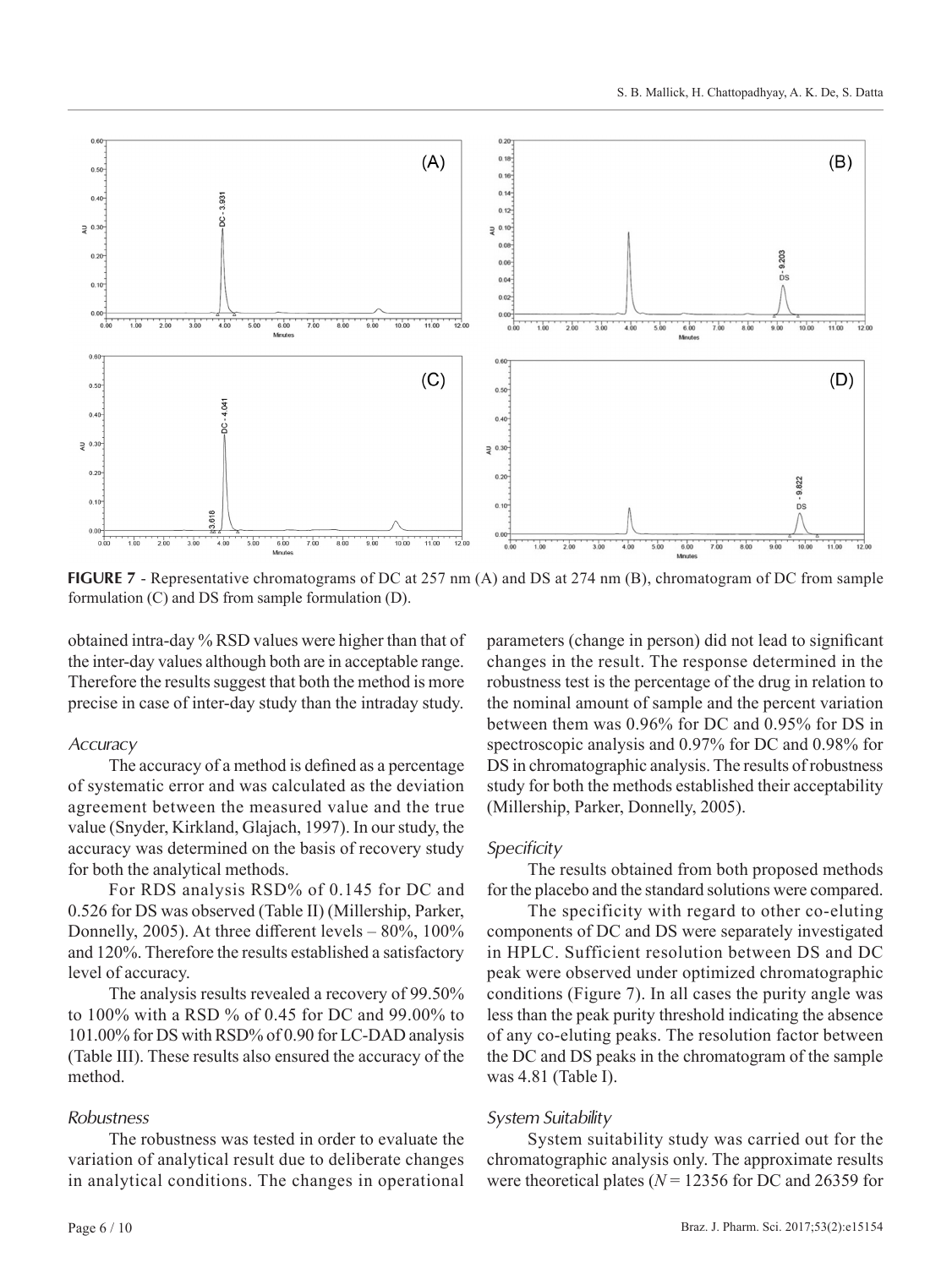| <b>TABLE I</b> - Validation data for the estimation of DC and DS from transdermal gel preparation based on LC-DAD and Ratio derivative |  |
|----------------------------------------------------------------------------------------------------------------------------------------|--|
| spectroscopic analysis                                                                                                                 |  |

| <b>Parameters</b>                                                                              |                   | <b>LC-DAD</b>     | <b>Ratio Derivative Spectroscopy</b> |                          |  |  |
|------------------------------------------------------------------------------------------------|-------------------|-------------------|--------------------------------------|--------------------------|--|--|
|                                                                                                | <b>DC</b>         | <b>DS</b>         | <b>DS</b>                            | <b>DC</b>                |  |  |
| <b>System suitability</b>                                                                      |                   |                   |                                      |                          |  |  |
| Retention time (min)                                                                           | $3.80 \pm 0.29$   | $9.20 \pm 0.69$   | ÷,                                   | $\overline{\phantom{0}}$ |  |  |
| Capacity factor                                                                                | 1.80              | 3.90              |                                      |                          |  |  |
| Resolution                                                                                     |                   | 4.81              |                                      |                          |  |  |
| USP tailing factor                                                                             | 0.95              | 0.01              |                                      |                          |  |  |
| USP theoretical plates<br>(N)                                                                  | 12356             | 26359             |                                      |                          |  |  |
| <b>Sensitivity</b>                                                                             |                   |                   |                                      |                          |  |  |
| Limit of detection<br>3.28<br>$(LOD)$ ( $\mu$ g/mL)                                            |                   | 1.98              | 0.25                                 | 0.32                     |  |  |
| Limit of quantitation<br>9.95<br>$(LOQ (\mu g/mL)$                                             |                   | 6.01              | 0.44                                 | 0.96                     |  |  |
| <b>Precision</b>                                                                               |                   |                   |                                      |                          |  |  |
| <b>Intra-day</b>                                                                               |                   |                   |                                      |                          |  |  |
| Repeatability (mg/g of<br>$gel($ n=6)                                                          | 19.96             | 20.07             | 20.99                                | 21.05                    |  |  |
| $%$ RSD                                                                                        | 0.98              | 0.05              | 1.43                                 | 1.03                     |  |  |
| <b>Inter-day</b>                                                                               |                   |                   |                                      |                          |  |  |
| Mean drug content<br>(mg/g of gel)<br>$(\text{day } 1/\text{day } 2/\text{day } 3)$<br>$(n=3)$ | 19.95/19.78/19.81 | 19.99/20.11/20.15 | 20.89/19.99/20.81                    | 21.11/20.96/20.59        |  |  |
| Intermediate precision                                                                         | 19.85             | 20.08             | 20.56                                | 20.89                    |  |  |
| $(\% RSD)$ (day $1$ /day $2/$<br>day 3) $(n = 6)$                                              | 1.01/0.56/0.87    | 0.12/0.09/0.05    | 0.55/0.43/0.55                       | 0.52/0.55/0.68           |  |  |

**TABLEII -** Table for accuracy study DC and DS for ratio derivative spectroscopy analysis

|    | Average<br><b>Theoretical</b><br>concentration<br>of sample<br>solution<br>$(\mu g/mL)$ | <b>Solution</b><br>$(\%)$ | <b>Theoretical</b><br><b>Concentration</b><br>from spiked<br>solution<br>$(\mu g/mL)$ | <b>Theoretical</b><br>excess<br>amount<br>added<br>$(\mu g/mL)$ | Average<br>actual<br>assay from<br>sample<br>solution<br>$(\mu g/mL)$ | <b>Assay from Observed</b><br>spiked<br>solution<br>$(\mu g/mL)$ | excess<br>amount<br>$(\mu g/mL)$ | <b>Recovery</b><br>differrence<br>$(\mu g/mL)$ | Accuracy<br>$(\%)$ | $%$ RSD |
|----|-----------------------------------------------------------------------------------------|---------------------------|---------------------------------------------------------------------------------------|-----------------------------------------------------------------|-----------------------------------------------------------------------|------------------------------------------------------------------|----------------------------------|------------------------------------------------|--------------------|---------|
|    |                                                                                         | 80.0                      | 15.99                                                                                 | 4.00                                                            |                                                                       | 15.90                                                            | 4.24                             | 0.24                                           | 99.45              |         |
| DC | 19.99                                                                                   | 100                       | 21.99                                                                                 | 2.00                                                            | 20.14                                                                 | 21.90                                                            | 2.08                             | 0.08                                           | 99.62              | 0.145   |
|    |                                                                                         | 120                       | 23.99                                                                                 | 4.00                                                            |                                                                       |                                                                  | 23.92                            | 4.21                                           | 0.21               | 99.74   |
| DS | 20.01                                                                                   | 80.0                      | 16.01                                                                                 | 4.00                                                            | 20.03                                                                 | 15.76                                                            | 4.27                             | 0.27                                           | 98.45              | 0.526   |
|    |                                                                                         | 100                       | 22.01                                                                                 | 2.00                                                            |                                                                       | 21.89                                                            | 2.14                             | 0.14                                           | 99.50              |         |
|    |                                                                                         | 120                       | 24.01                                                                                 | 4.00                                                            |                                                                       | 23.77                                                            | 4.14                             | 0.14                                           | 99.04              |         |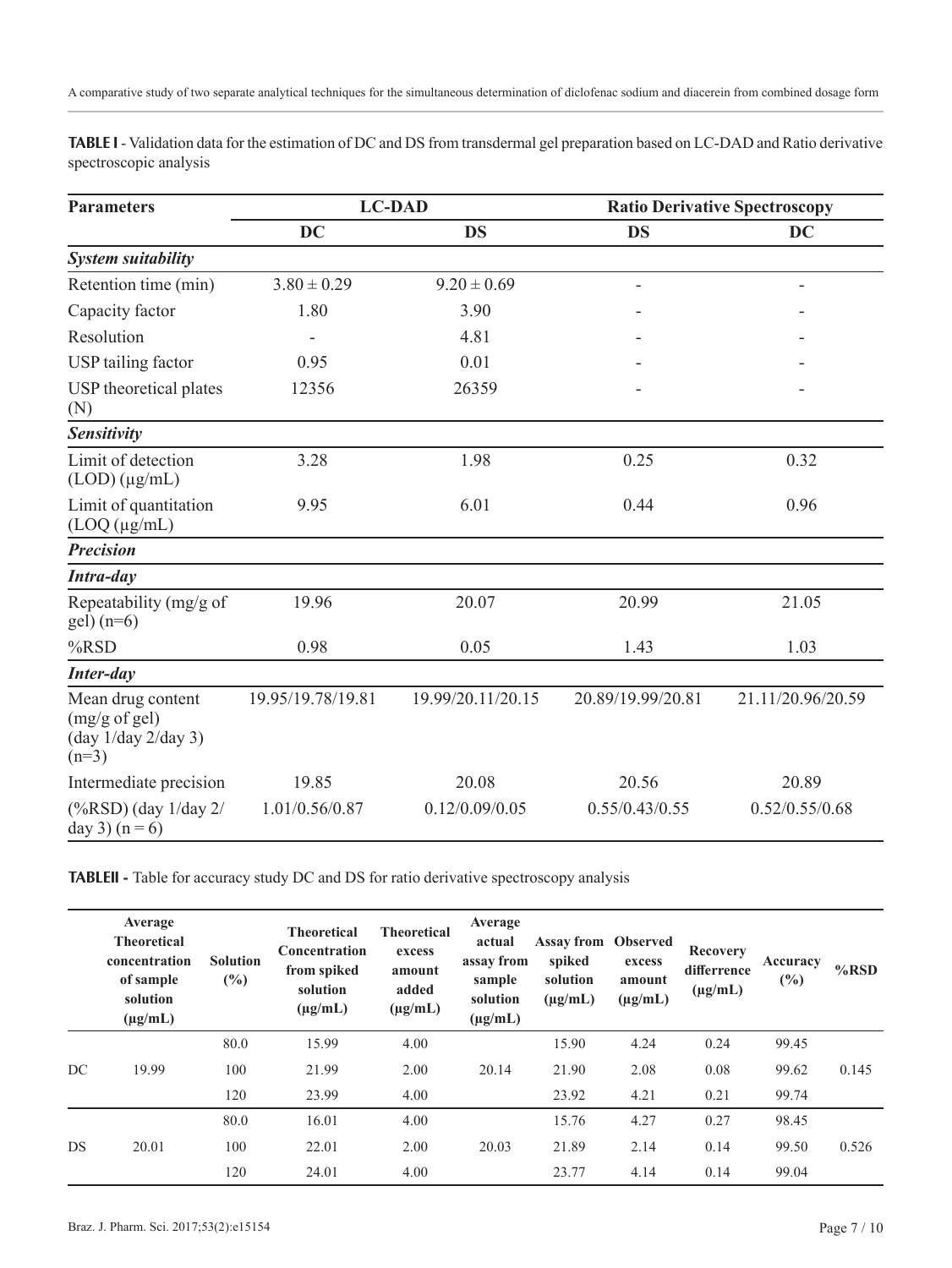|    | Average<br><b>Theoretical</b><br>concentration<br>of sample<br>solution<br>$(\mu g/mL)$ | <b>Solution</b> | <b>Theoretical Theoretical</b><br>concentration<br>from spiked<br>solution<br>$(\mu g/mL)$ | excess<br>amount<br>added<br>$(\mu g/mL)$ | Average<br>actual assay<br>from sample<br>solution<br>$(\mu g/mL)$ | Assay from<br>spiked<br>solution<br>$(\mu g/mL)$ | <b>Observed</b><br>excess<br>amount<br>$(\mu g/mL)$ | Recovery<br>difference<br>$(\mu g/mL)$ | Accuracy<br>$(\%)$ | $%$ RSD |
|----|-----------------------------------------------------------------------------------------|-----------------|--------------------------------------------------------------------------------------------|-------------------------------------------|--------------------------------------------------------------------|--------------------------------------------------|-----------------------------------------------------|----------------------------------------|--------------------|---------|
| DC | 19.99                                                                                   | 80.0%           | 15.99                                                                                      | 4.00                                      | 19.96                                                              | 15.91                                            | 4.05                                                | 0.05                                   | 99.50              | 0.45    |
|    |                                                                                         | 100%            | 21.99                                                                                      | 2.00                                      |                                                                    | 21.96                                            | 2.00                                                | 0.00                                   | 100.00             |         |
|    |                                                                                         | 120%            | 23.99                                                                                      | 4.00                                      |                                                                    | 23.92                                            | 3.96                                                | 0.04                                   | 99.71              |         |
| DS | 20.01                                                                                   | 80.0%           | 16.01                                                                                      | 4.00                                      | 20.07                                                              | 16.03                                            | 4.04                                                | 0.04                                   | 101.00             | 0.90    |
|    |                                                                                         | 100%            | 22.01                                                                                      | 2.00                                      |                                                                    | 22.05                                            | 1.98                                                | 0.02                                   | 99.00              |         |
|    |                                                                                         | 120%            | 24.01                                                                                      | 4.00                                      |                                                                    | 24.07                                            | 4.00                                                | 0.00                                   | 100.00             |         |

**TABLEIII** - Table for accuracy study DC and DS for chromatographic analysis

DS), capacity factor (*k* =1.80 for DC and 3.90 for DS), peak asymmetry or tailing factor (*t* =0.95 for DC and 0.01 for DS). The values for these parameters were satisfactory in accordance with the literature (Snyder, Kirkland, Glajach, 1997) (Table I).

### *Solution stability*

The prepared solution was evaluated after 7 days and found to be stable only when kept at 4 °C.

# **Comparison between UV and HPLC method**

Both proposed analytical techniques were compared using statistical analysis.

The *F*-test was applied to determine whether one population is more variable than another in relative standard deviations (repeatability). Referring to the table of F against 1 degree of freedom (d.f) for between mean square and16 d.f for within mean square, we find a value 4.49 at 5% level of significance. Since the value 1.0003 for F obtained in the present experiment which is far below than the recorded value 4.49, we conclude that the difference between the methods is highly insignificant  $(p>0.05)$ .

The *t*-test was applied to determine whether or not there is a statistically significant difference between the mean assay values of two proposed methods. The obtained results were 0.917 and 1.59, for DC and DS respectively, well below the tabled value (2.776) at 95% confidence level.

The calculated *F*-values and *t*-values were found to be less than the critical values at 5% significance level (4.49 and 2.776 respectively).

The LOD and LOQ values for both methods suggested that the RDS method was more sensitive than LC-DAD method. But the regression values helped to predict the determination of DC more accurately by LC-DAD analytical method whereas DS was determined more accurately by RDS method. The RDS technique is simpler, economic, need lesser time and sufficient samples can be done within a day compared to LC-DAD method. But LC-DAD analysis method was more precise, specific and robust than the RDS method.

Therefore the study represented the fact that the RDS method was more accurate and sensitive whereas the LC-DAD analysis was more precise. So, the RDS method and the chromatographic method can be claimed as unique and novel approach for the simultaneous determination of these two drugs in a combined dosage form. Thus the developed new methods will definitely help in analysis of this combined drug product.

# **CONCLUSION**

The study presents two simple, selective and sensitive methods for the quantification of both Diacerein and Diclofenac sodium from their combined dosage form. The reliability of the methods is reflected from the validation parameters. Statistical studies revealed that there were no significant differences among the proposed methods. However, it appears that the ratio derivative spectrophotometric method is more simple, economic and accurate compared to the chromatographic method although a higher precision can be observed in the latter method.

# **ACKNOWLEDGEMENTS**

Kind acknowledgements to University of Calcutta for providing facility for carry out the work. The authors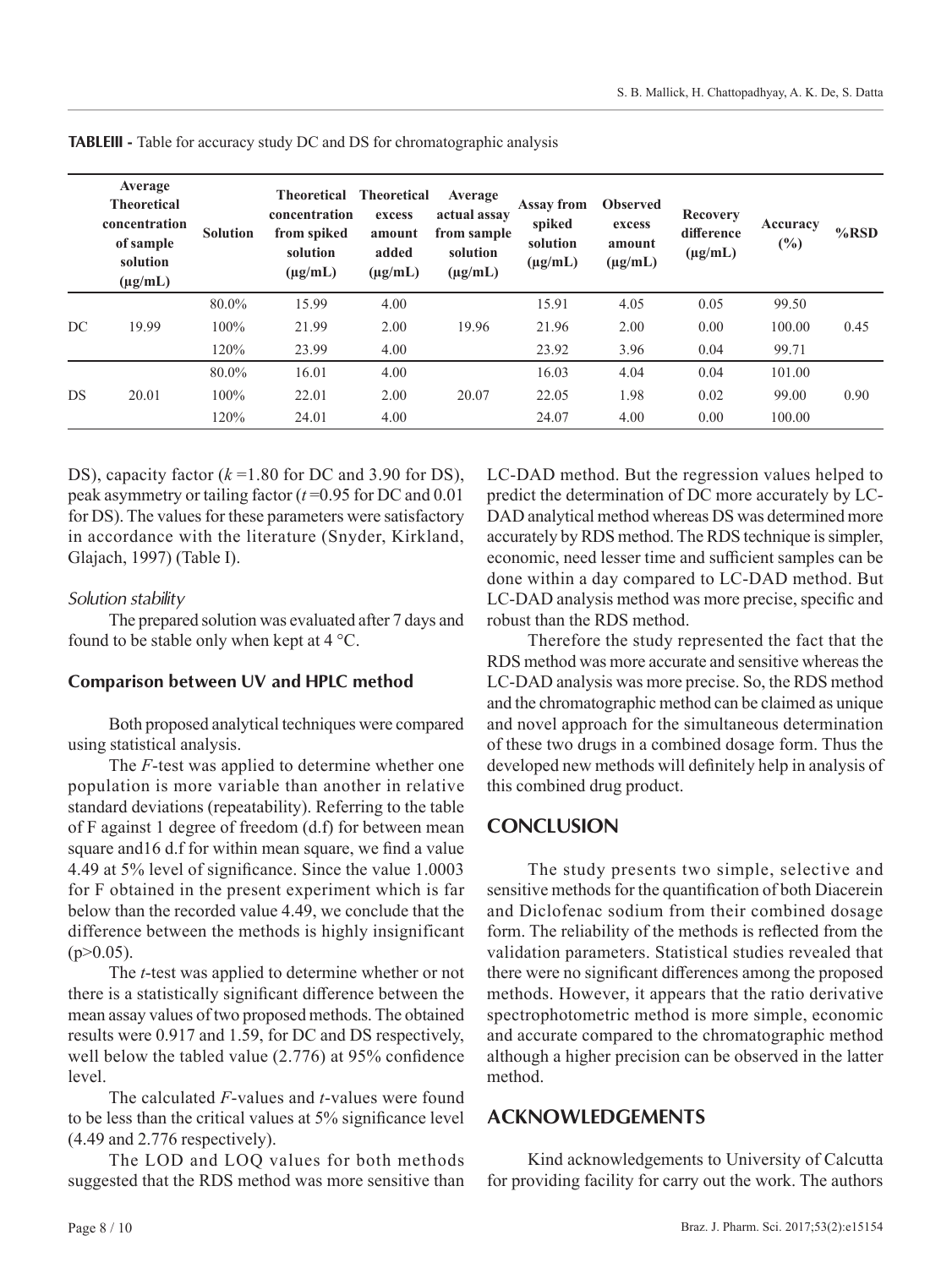also acknowledge the invaluable support of Prof. (Dr.) Arup Mukherjee for the successful completion of the work. The authors also thank Dey's Medical Stores (Mfg.) Ltd. for their invaluable support and providing diclofenac sodium sample.

# **CONFLICT OF INTEREST**

The authors disclose no conflict of interests.

# **REFERENCES**

- ABDEL-HAMID, M.E.; NOVOTNY, L.; HAMZA, H. Determination of Diclofenac sodium, flufenamic acid, indomethacin and Ketoprofen by LC-APCI-MS. *J. Pharm. Biomed. Anal.*, v.24, n.4, p.587-594, 2001.
- AHUJA, S.; SCRYPINSKI, S. *Hand book of modern pharmaceutical analysis*. Amsterdam: Academic press, 2001. p.415-442.
- ALI, N.W.; ABDELWAHAB, N.S.; ABDELKAWY, M.; EMAM, A.A. Validated stability indicating TLCdensitometric method for the determination of diacerein. *J. Chromatogr. Sci.*, v.52, n.1, p.5-11, 2014.
- ASHOK, C.; GOLAK, M.; ADWAIT, D.; KRISHNA, V.; HIMANI, A.; UMESH, P.; AMOL, G.; SRINIVAS, S.; SHARAD, M.; DEEPALI, J.; ATUL, C. Isolation and structural elucidation of two impurities from adiacereinbulk drug. *J. Pharm. Biomed. Anal.*, v.49, n.2, p.525-528, 2009.
- BAGHEL, U.S.; DHIMAN, V. Exploring the application of hydrotropic solubilization phenomenon for estimating diacerein in capsule dosage form by spectrophotometry methods. *Asian Pac. J. Trop. Biomed.*, v.2, p.S1720-S1727, 2012.
- BARTELSYZ, E.M.; BLIDDALYX, H.; SCHONDORFFY, P.K.; ALTMANK, R.D.; ZHANG, W.; CHRISTENSENY, R. Symptomatic efficacy and safety of diacerein in the treatment of osteoarthritis: a meta-analysis of randomized placebo-controlled trials. *Osteoarthritis Cartilage*, v.18, n.3, p.289-296, 2010.
- BOTELLO, J.C.; PEREZ-CABALLERO, G. Spectrophotometric determination of diclofenac sodium with methylene blue. *Talanta,* v.42, n.1, p.105-108, 1995.
- CARREIRA, L.A.; RIZK, M.; EL-SHABRAWY, Y.; ZAKHARI, N.A.; TOUBAR, S.S. Europium(III)ion probe spectro fluorometric determination of diclofenac sodium. *J. Pharm. Biomed. Anal.*, v.13, n.11, p.1331-1337, 1995.
- DAHIVELKAR, P.P.; BHOIR, S.I.; BARI, S.B.; SURANA, S.J.; BHAGWAT, A.M. Simultaneous determination of diclofenac potassium and drotaverine hydrochloride in human plasma using reversed-phase high-performance liquid chromatography. *J. Chromatogr Sci*., v.50, n.8, p.694-701, 2012.
- FIDELIX, T.S.; MACEDO, C.R.; MAXWELL, L.J.; FERNANDES, M.T.V. Diacerein for osteoarthritis. *Coch. Database Syst. Rev.*, n.1, CD005117, 2014.
- GADOTTI, V.M.; MARTINS, D.F.; PINTO, H.F.; OLIVEIRA, G.; KASTER, M.P.; QUINTAO, N.L.; SANTOS, A.R. Diacerein decreases visceral pain through inhibition of glutamatergic neurotransmission and cytokine signaling in mice. *Pharmacol. Biochem. Behav.*, v.102, n.4, p.549-554, 2012.
- HAMRAPURKAR, P.; PATIL, P.; DESAI, M.; PHALE, M.; PAWAR, S. Stress degradation studies and development of a validated stability-indicating-assay-method for determination of diacerein in presence of degradation products. *Pharm. Meth.*, v.2, n.1, p.30-35, 2011.
- JI, W.; ZHAN, J. Determination of diclofenac sodium by capillary zone electrophoresis with electrochemical detection. *J. Chromatogr. A.*, v. 868, n.1, p.101-107, 2000.
- KAALE, E.; NYAMWERU, B.C.; MANYANGA, V.; CHAMBUSO, M.; LAYLOFF, T. The development and validation of a Thin Layer Chromatography densitometry method for the analysis of diclofenac sodium tablets. *Int. J. Chem. Anal. Sci.*, v.4, n.1, p.73-79, 2013.
- KARADE, P.G.; SHAH, R.R.; CHOUGULE, D.D.; BHISE, S.B. Formulation and Evaluation of Celecoxib Gel. *J. Drug Deliv. Therap.*, v.2, n.3, p.132-135, 2012.
- LOUTHRENOO, W.; NILGANUWONG, S.; AKSARANUGRAHA, S.; ASAVATANBODEE, P.; SAENGNIPANTHKUL, S. The efficacy, safety and carry-over effect of diacerein in the treatment of painful knee osteoarthritis: a randomised, double-blind, NSAIDcontrolled study. *Osteoarthritis Cartilage*, v.15, n.6, p.605- 614, 2007.